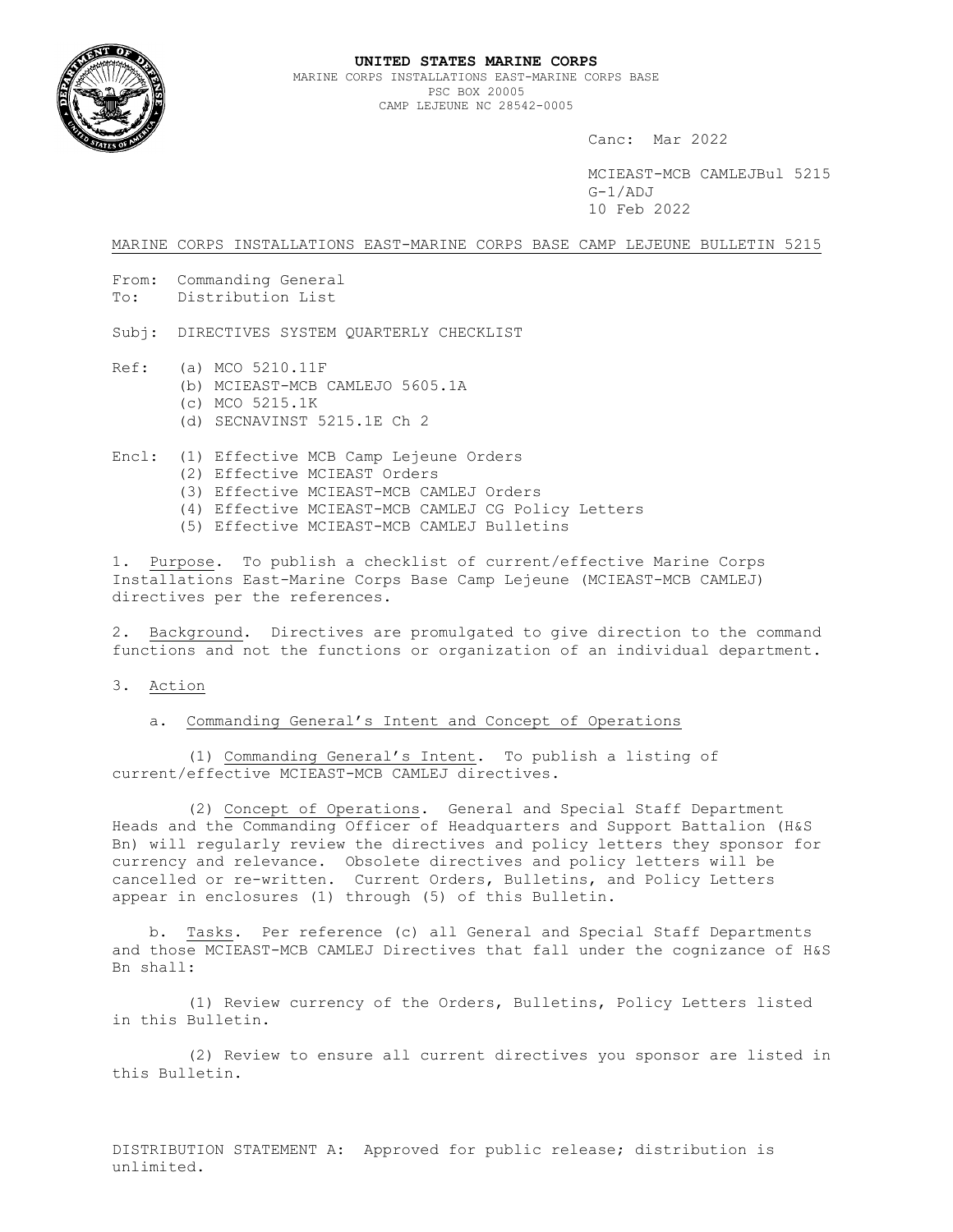(3) Review all directives you sponsor at a minimum yearly on its promulgation date, and they must be revised on its six year anniversary per reference (d).

(4) Revise all BO and MCIEASTO immediately per references (c) through (d).

c. Coordinating Instructions. All new MCIEAST-MCB CAMLEJ directives and requests for changes to current directives must be routed through the Adjutant's Office.

(1) Cancellation Contingency. This Bulletin is canceled upon receipt of the next consolidated quarterly checklist.

(2) Point of Contact. For further assistance contact Ms. Janay Arnold at commercial (910) 451-3032 or [Janay.arnold@usmc.mil.](mailto:Janay.arnold@usmc.mil)

(3) Current Orders, Bulletins, and Policy Letters are located on the MCIEAST-MCB CAMLEJ Adjutant's internet site at https://www.mcieast.marines.mil/Staff-Offices/Adjutant/.

Ormmonds

T. L. FROEMMING By direction

DISTRIBUTION: A/B/C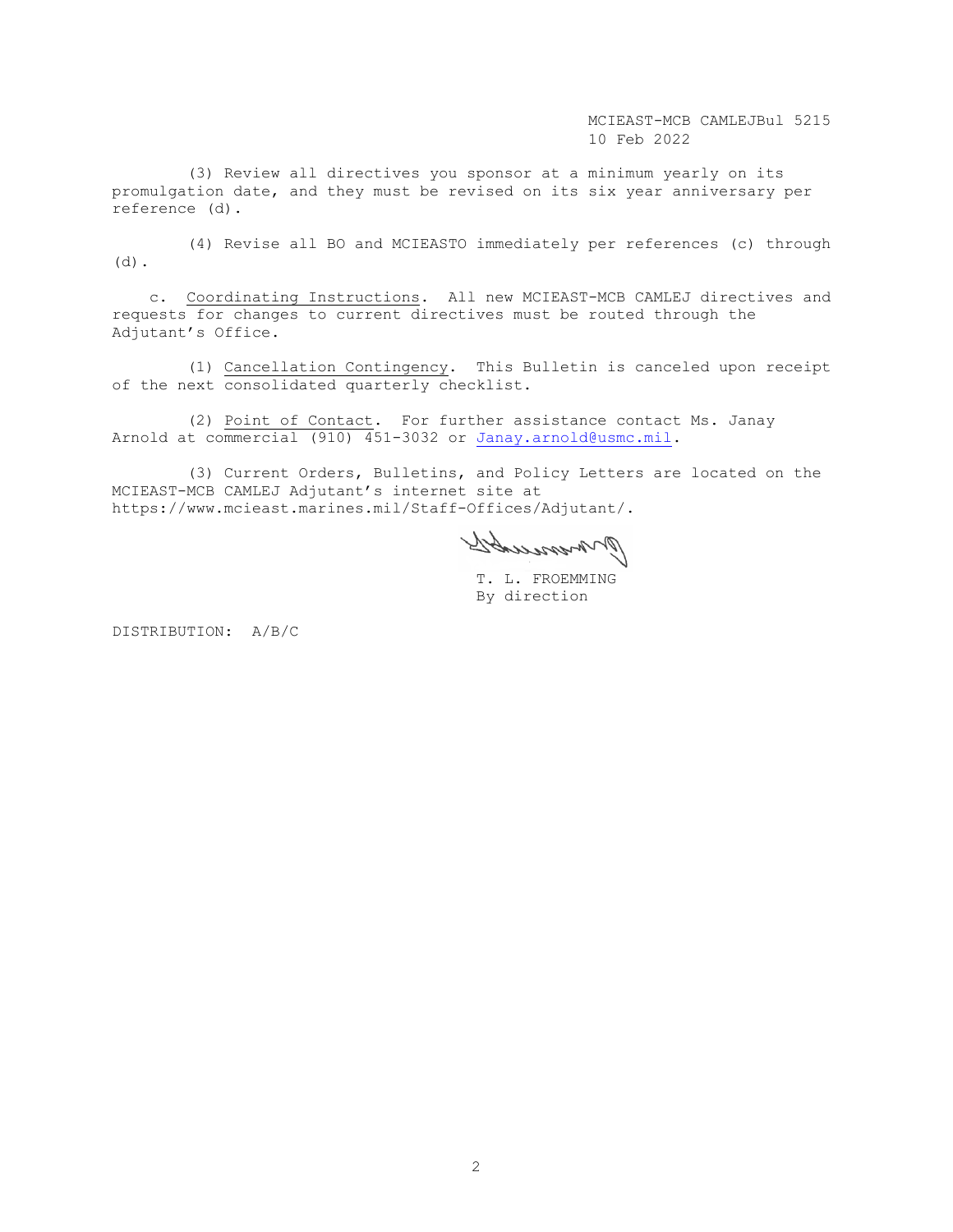Effective MCB Camp Lejeune Orders

| SSIC        | Change |                                           | Title | Promulgation Promulgation<br>Month | Date          | Sponsor |
|-------------|--------|-------------------------------------------|-------|------------------------------------|---------------|---------|
| $* 5090.12$ |        | ENVIRONMENTAL IMPACT REVIEW<br>PROCEDURES |       | Dec                                | 15 Dec 10 G-F |         |

\* Requires revision. Exceeds 6 year threshold.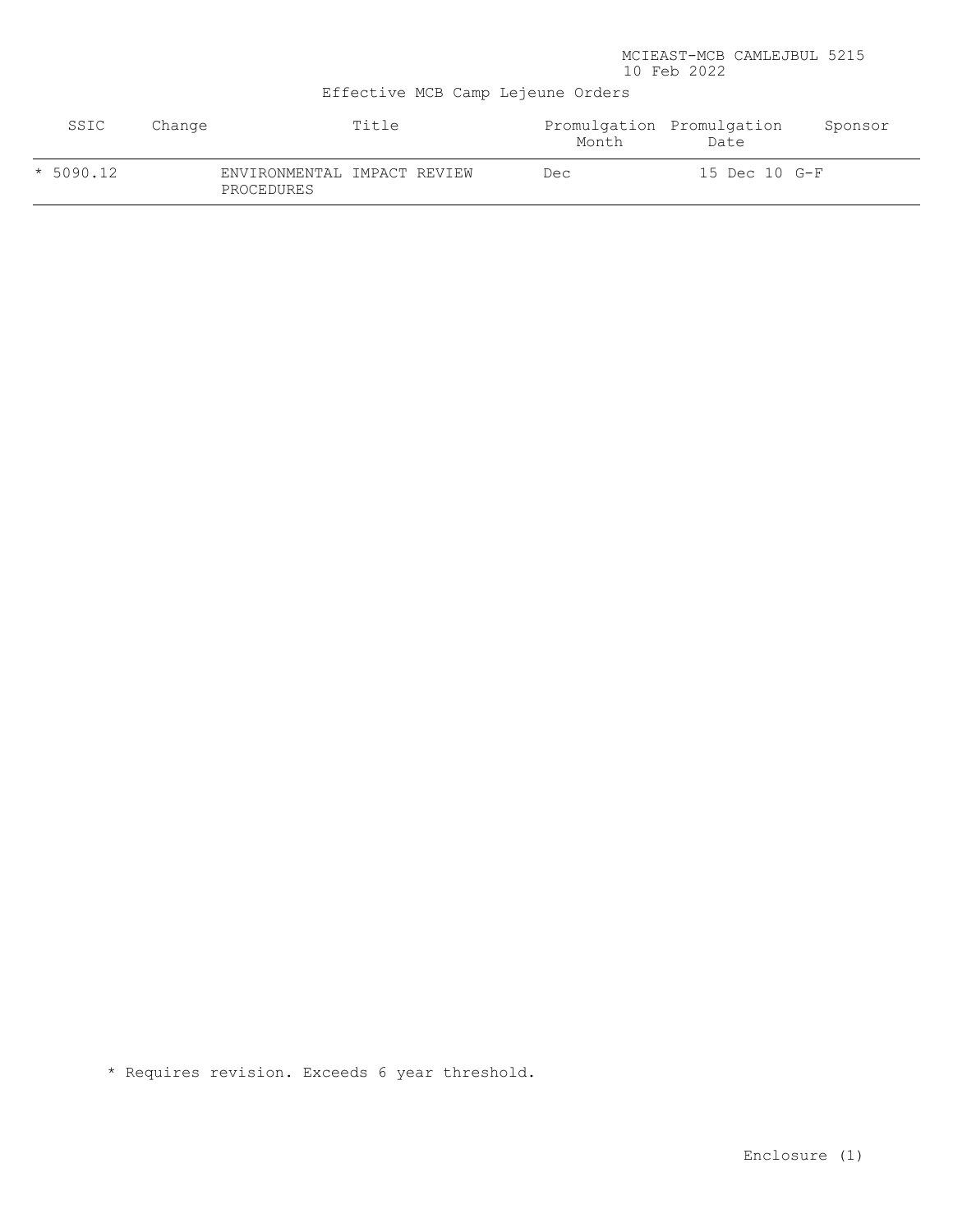Effective MCIEAST Orders

| SSIC        | Change | Title                                      | Month | Promulgation Promulgation<br>Date | Sponsor |
|-------------|--------|--------------------------------------------|-------|-----------------------------------|---------|
| $* 5211.5$  |        | PERSONAL IDENTIFIABLE<br>INFORMATION (PII) | Mar   | 5 Mar 12 G-1                      |         |
| $* 7300.1B$ |        | MCIEAST FINANCIAL ADVISORY BOARD<br>(FAB)  | Aua   | 29 Aug 08 G-8                     |         |

\* Requires revision. Exceeds 6 year threshold.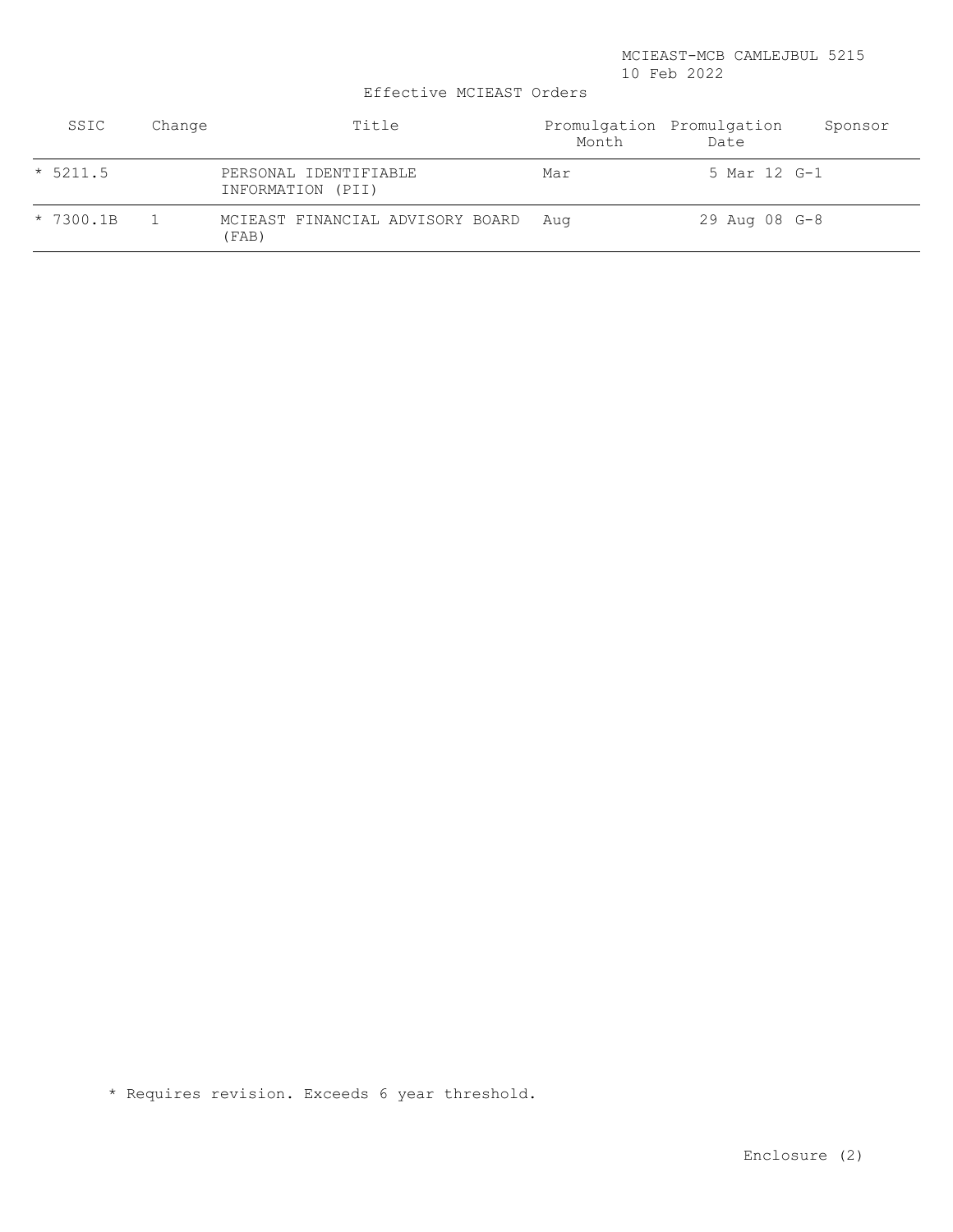Effective MCIEAST-MCB CAMLEJ Orders

| SSIC      | Change | Title                                                                                                 | Month | Promulgation Promulgation<br>Date | Sponsor |
|-----------|--------|-------------------------------------------------------------------------------------------------------|-------|-----------------------------------|---------|
| 1001.1B   |        | MCIEAST-MCB CAMLEJO RESERVE<br>SUPPORT SOP                                                            | Sep   | 23 Sep 20 G-1                     |         |
| 1001.2    |        | INDIVIDUAL AUGMENTATION<br>READINESS PLAN                                                             | Oct   | 16 Oct 18 G-1                     |         |
| 1020.8B   |        | CAMP LEJEUNE UNIFORM AND<br>CLOTHING REGULATIONS                                                      | Oct   | 20 Oct 21 SGTMAJ                  |         |
| 1050.6A   |        | LEAVE AND LIBERTY                                                                                     | Jun   | 21 Jun 16 G-1                     |         |
| 1080.1B   |        | PERSONNEL ACCOUNTABILITY                                                                              | Oct   | 2 Oct 20 G-1                      |         |
| 1230.1A   |        | PERSONNEL CLASSIFICATION TESTING                                                                      | Apr   | 7 Apr 16 MCCS                     |         |
| 1301.8    |        | ASSUMPTION OF COMMAND                                                                                 | Jun   | 4 Jun 21 G-1                      |         |
| 1400.2C   |        | MERITORIOUS PROMOTION TO THE<br>GRADES OF CORPORAL AND SERGEANT                                       | Jul   | 23 Jul 20 SGTMAJ                  |         |
| 1601.1E   | 1      | SOP FOR CDO AND CDNCO                                                                                 | Apr   | 4 Apr 19 G-1                      |         |
| 1610.1B   |        | REPORTING SENIORS AND REVIEWING<br>OFFICERS FOR FITNESS REPORTS                                       | Sep   | 7 Sep 21 CG                       |         |
| 1620.1A   |        | ARMED FORCES DISCIPLINARY<br>CONTROL BOARD (AFDCB)                                                    | Dec   | 28 Dec 20 LSSS                    |         |
| 1640.2A   |        | PRISONER ESCAPE PLAN                                                                                  | May   | 4 May 21 H&S BN                   |         |
| $*1640.9$ |        | SOP FOR CONFINEMENT, RESTRAINT,<br>AND RELEASE                                                        | Jan   | 22 Jan 14 H&S BN                  |         |
| 1640.10A  |        | REVIEW OF PRETRIAL CONFINEMENT<br>BY INITIAL REVIEW OFFICER                                           | Jan   | 16 Jan 20 LSSS                    |         |
| 1650.2B   |        | SERVICE MEMBER OF THE MONTH AND<br>SERVICE MEMBER OF THE YEAR<br>RECOGNITION PROGRAM                  | Sep   | 4 Sep 19 SGTMAJ                   |         |
| 1650.7C   |        | NONCOMMISSIONED OFFICER/MARINE<br>OF THE QUARTER PROGRAM                                              | Mar   | 8 Mar 21 SGTMAJ                   |         |
| 1650.8A   |        | NONCOMMISSIONED OFFICER/MARINE<br>OF THE YEAR PROGRAM                                                 | Mar   | 10 Mar 21 SGTMAJ                  |         |
| 1700.4A   |        | SINGLE MARINE PROGRAM (SMP)                                                                           | Feb   | 3 Feb 22 MCCS                     |         |
| 1700.6C   |        | ALCOHOLIC BEVERAGES                                                                                   | Aug   | 17 Aug 21 MCCS                    |         |
| 1700.9    |        | SENIOR SAILOR OF THE YEAR,<br>JUNIOR SAILOR OF THE YEAR AND<br>BLUEJACKET OF THE YEAR PROGRAM         | Nov   | 29 Nov 21 SGTMAJ                  |         |
| 1701.1A   |        | ASSISTANCE AND SERVICES<br>AVAILABLE THROUGH THE NAVY-<br>MARINE CORPS RELIEF SOCIETY CAMP<br>LEJEUNE | Oct   | 22 Oct 19 MCCS                    |         |
| 1710.1    |        | UNIT FUNDRAISING FOR MARINE<br>CORPS BIRTHDAY BALLS                                                   | Nov   | 20 Nov 20 SJA                     |         |
|           |        |                                                                                                       |       |                                   |         |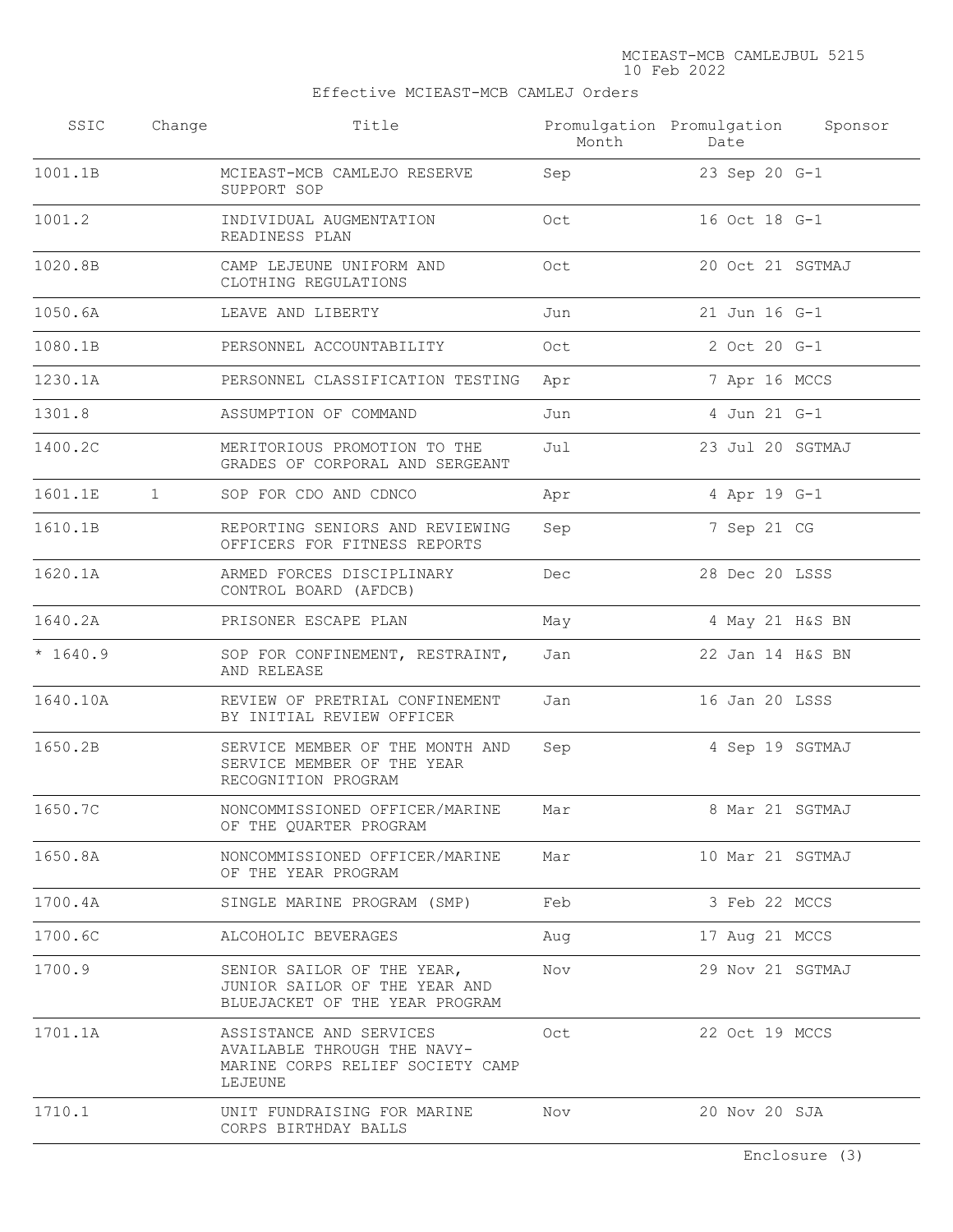## Effective MCIEAST-MCB CAMLEJ Orders

| SSIC       | Change | Title                                                                                                            | Month | Promulgation Promulgation<br>Date | Sponsor           |
|------------|--------|------------------------------------------------------------------------------------------------------------------|-------|-----------------------------------|-------------------|
| 1710.2A    |        | POLICY ON USE OF ONSLOW BEACH<br>RECREATION AREA AND LODGING                                                     | Aug   | 9 Aug 21 MCCS                     |                   |
| 1730.1A    |        | CHAPLAINS RELIGIOUS ENRICHMENT<br>DEVELOPMENT OPERATION (CREDO)                                                  | Jun   | 5 Jun 20 CHAP                     |                   |
| 1730.7B    |        | SOP FOR COMMAND RELIGIOUS PROGRAM Dec                                                                            |       | 2 Dec 20 CHAP                     |                   |
| 1730.9A    |        | USE OF COMMAND RELIGIOUS PROGRAM<br>SPACES                                                                       | Jun   | 15 Jun 17 CHAP                    |                   |
| 1752.1A    |        | CIVILIAN, DEPENDENT, AND<br>JUVENILE MISCONDUCT                                                                  | Apr   | 16 Apr 19 LSSS                    |                   |
| 1752.5B    |        | MCIEAST SOP FOR SEXUAL ASSAULT<br>PREVENTION AND RESPONSE (SAPR)                                                 | Dec   | 13 Dec 21 MCCS                    |                   |
| 1754.1A    |        | FAMILY ADVOCACY PROGRAM (FAP)                                                                                    | Oct   | 20 Oct 16 MCCS                    |                   |
| 1754.5A    |        | INSTALLATION MARINE AND FAMILY<br>PROGRAMS COUNCIL (IMFPC) CHARTER                                               | Apr   | 18 Apr 16 MCCS                    |                   |
| 1800.1A    |        | CAMP LEJEUNE MILITARY RETIREE<br>COUNCIL                                                                         | Aug   | 30 Aug 17 H&S BN                  |                   |
| 1800.2A    |        | RETIRED SERVICES OFFICE                                                                                          | Oct   | 5 Oct 17 H&S BN                   |                   |
| 2305.5A    |        | MANAGEMENT, OPERATION, AND<br>MAINTENANCE OF THE BASE<br>TELECOMMUNICATION SYSTEM                                | Jul   | 7 Jul 20 G-6                      |                   |
| 3000.10A   |        | EMERGENCY OPERATIONS CENTER<br>(EOC) SOP                                                                         | Feb   | 22 Feb 19 G-3/5                   |                   |
| 3020.1B    |        | REGIONAL CONTINUITY OF<br>OPERATIONS PLANNING (COOP)<br>GUIDANCE                                                 | Dec   | 21 Dec 21 G-3/5                   |                   |
| 3040.1E    |        | PERSONNEL CASUALTY REPORTING<br>(PCR) AND SERIOUS INCIDENT<br>REPORTING (OPREP-3 SIR)<br>NOTIFICATION PROCEDURES | Aug   | 28 Aug 18 G-1                     |                   |
| 3040.5A    |        | BLUE DART PROCEDURES                                                                                             | Sep   | 17 Sep 20 G-3/5                   |                   |
| 3070.1A    |        | OPERATIONS SECURITY (OPSEC)                                                                                      | Feb   | 12 Feb 21 G-3/5                   |                   |
| $* 3104.1$ |        | SOP COMBAT CAMERA                                                                                                | Aug   |                                   | 4 Aug 15 COMSTRAT |
| 3140.1C    |        | REGIONAL METEOROLOGY AND<br>OCEANOGRAPHY (METOC) OPERATIONS                                                      | Jan   | 25 Jan 19 G-3/5                   |                   |
| 3302.1A    |        | REGIONAL MISSION ASSURANCE<br>PROGRAM (FOUO)                                                                     | Aug   | 30 Aug 18 G-3/5                   |                   |
| 3302.2     |        | MCB CAMLEJ MISSION ASSURANCE<br>PLAN (FOUO)                                                                      | Nov   | 9 Nov 16 G-3/5                    |                   |
| 3440.1D    |        | REGIONAL DESTRUCTIVE WEATHER<br>OPERATIONS                                                                       | Jul   | 17 Jul 19 G-3/5                   |                   |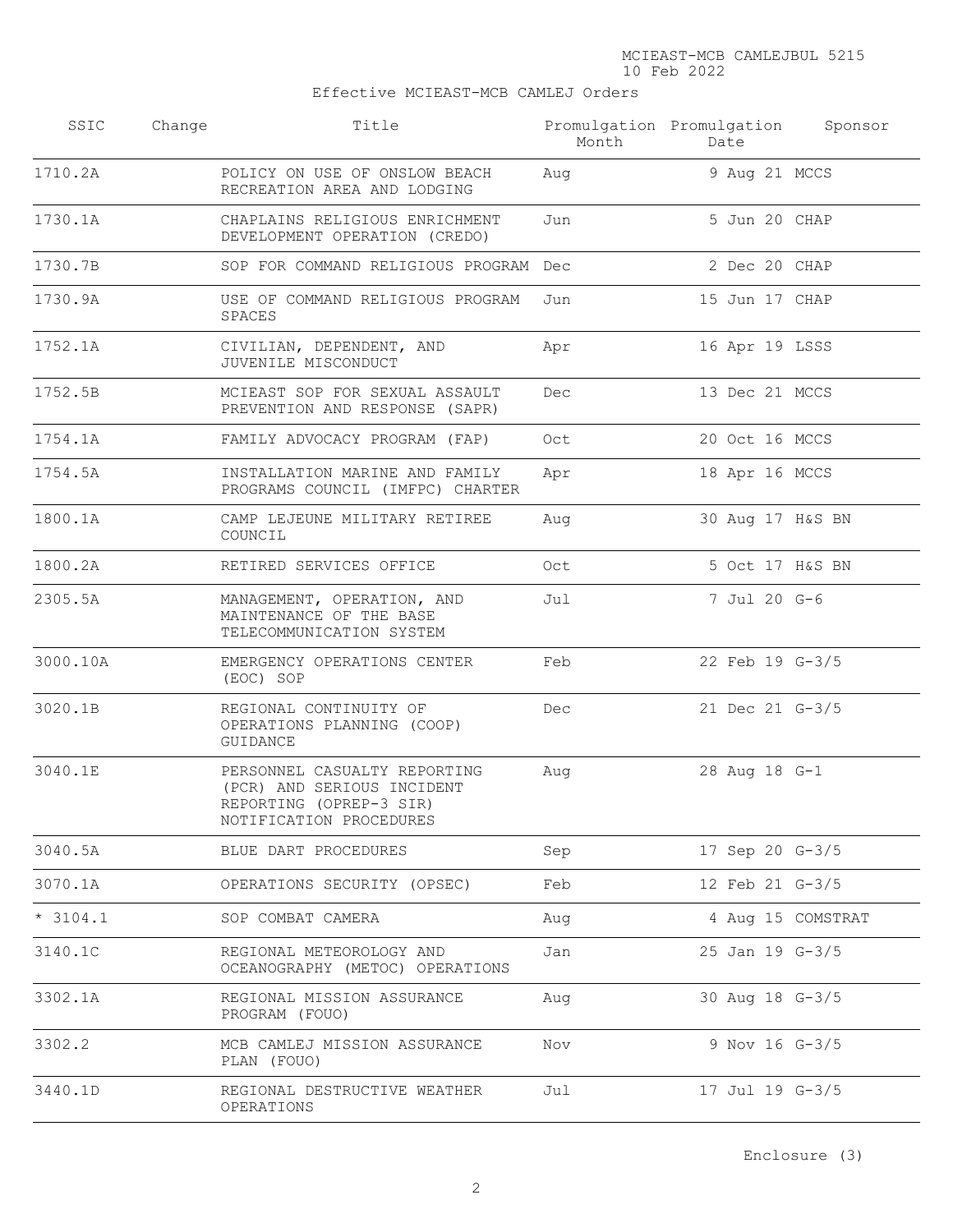## Effective MCIEAST-MCB CAMLEJ Orders

| SSIC     | Change       | Title                                                                                                                                               | Month | Promulgation Promulgation<br>Date | Sponsor |
|----------|--------------|-----------------------------------------------------------------------------------------------------------------------------------------------------|-------|-----------------------------------|---------|
| 3440.2B  |              | REGIONAL EMERGENCY MANAGEMENT<br>(EM) PLANNING GUIDANCE                                                                                             | Jan   | 23 Jan 19 G-3/5                   |         |
| 3440.6G  |              | DESTRUCTIVE WEATHER PROCEDURES                                                                                                                      | Feb   | 7 Feb 22 G-3/5                    |         |
| 3504.1A  |              | COMMAND, CONTROL,<br>COMMUNICATIONS, COMPUTERS, AND<br>INTELLIGENCE (C4I) SUITE SOP                                                                 | Jul   | 17 Jul 19 G-3/5                   |         |
| 3550.10  |              | REGIONAL RANGE AND TRAINING AREA<br>(RTA) DEVELOPMENT AND MANAGEMENT<br>PROGRAM                                                                     | Mar   | 8 Mar 17 G-3/5                    |         |
| 3570.1B  |              | MCB CAMLEJ RANGE CONTROL SOP                                                                                                                        | Feb   | 11 Feb 21 G-3/5                   |         |
| 3571.1B  |              | CAMP LEJUENE SOP FOR THE MCB<br>EXPLOSIVE ORDNANCE DISPOSAL TEAM<br>(EOD SOP)                                                                       | Jan   | 6 Jan 21 G-3/5                    |         |
| 3700.1   |              | AIR INSTALLATION PLANNING BOARDS                                                                                                                    | Apr   | 24 Apr 17 G-3/5                   |         |
| 3710.1B  |              | SOP FOR FLIGHT OPS IN MCIEAST<br>AIRCRAFT                                                                                                           | Sep   | 10 Sep 21 $G-3/5$                 |         |
| 3710.30B |              | OPERATION OF SMALL UNMANNED<br>AIRCRAFT SYSTEMS/DRONES ABOARD<br>MARINE CORPS INSTALLATIONS EAST<br>INSTALLATIONS AND WITHIN<br>ASSOCIATED AIRSPACE | Oct   | 18 Oct 21 G-3/5                   |         |
| 3721.1C  |              | MCIEAST-MCB CAMLEJ REGIONAL AIR<br>TRAIFFIC CONTROL MAINTENANCE<br>ORDER                                                                            | Sep   | 1 Sep 21 G-3/5                    |         |
| 3722.3D  |              | MCIEAST-MCB CAMLEJ AIR TRAFFIC<br>CONTROL (ATC) ORDER                                                                                               | Jul   | 14 Jul 21 G-3/5                   |         |
| 4200.1B  |              | INTERNAL OPERATING PROCEDURES<br>FOR THE GOVERNMENT WIDE<br>COMMERCIAL PURCHASE CARD PROGRAM<br>(GCPC)                                              | Jul   | 2 Jul 19 CONT                     |         |
| 4400.1C  |              | SOP FOR MANAGEMENT AND<br>RECONCILIATION OF GARRISON<br>PROPERTY AND NON-TACTICAL<br>VEHICLE CUSTODIAN ASSET REPORTS                                | Jan   | 13 Jan 20 G-4                     |         |
| 4600.1   | $\mathbf{1}$ | GOVERNMENT TRAVEL CHARGE CARD<br>PROGRAM INDIVIDUALLY BILLED<br>ACCOUNTS                                                                            | Jan   | 18 Jan 17 G-8                     |         |
| 4600.2   | 2            | OFFICIAL LOCAL TRAVEL FOR MCB<br>CAMLEJ                                                                                                             | Jun   | 5 Jun 18 G-8                      |         |
| 4651.2   |              | TAXICAB, TRANSPORTATION NETWORK<br>COMPANY (TNC), LIMOUSINE, AND<br>SHUTTLE SERVICE REGULATIONS AND<br>FARES FOR THE CAMP LEJEUNE AREA              | Aug   | 30 Aug 16 H&S BN                  |         |
| 5000.1A  | $\mathbf{1}$ | "BY DIRECTION" SIGNATURE<br>AUTHORITY                                                                                                               | May   | 14 May 19 G-1                     |         |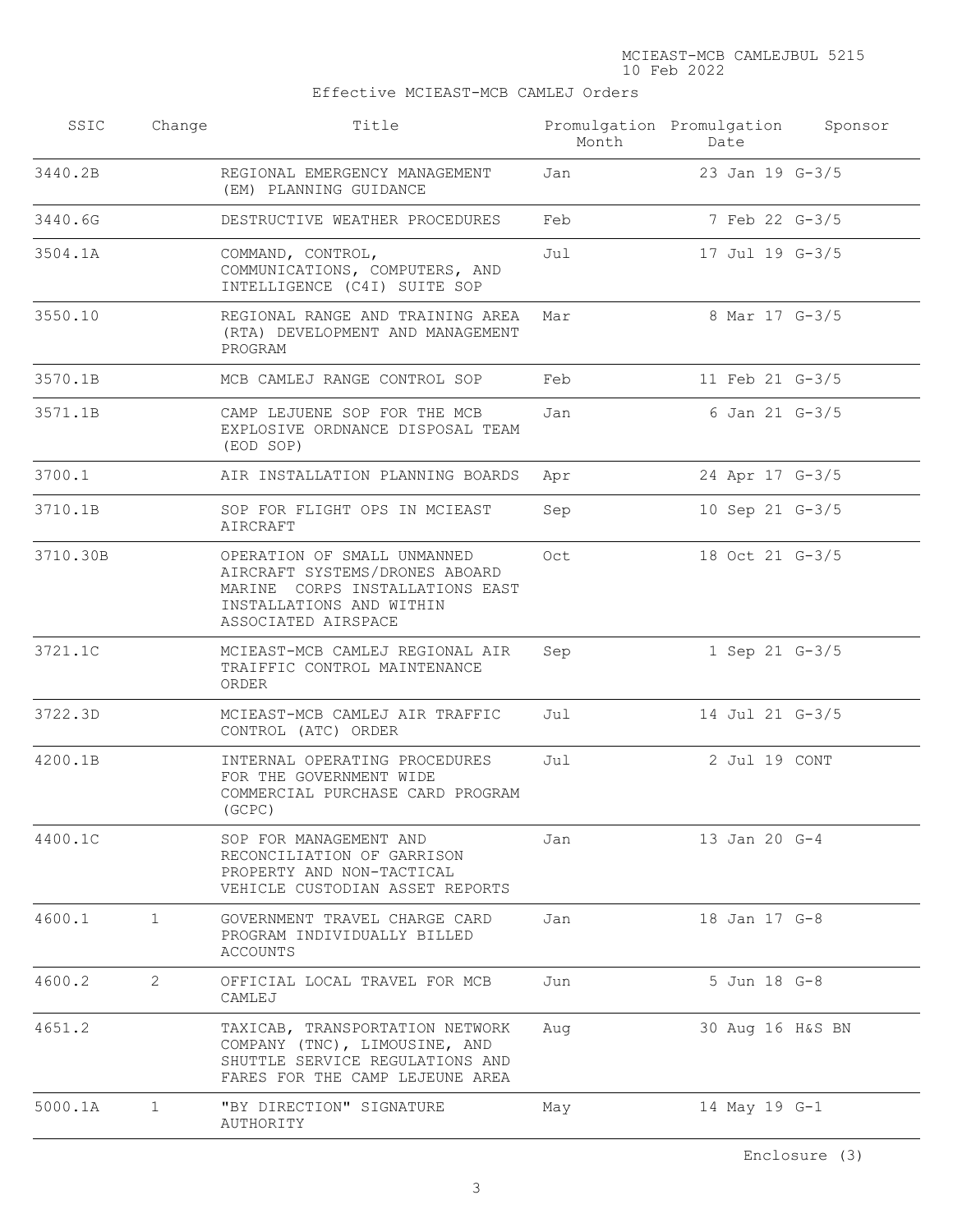## Effective MCIEAST-MCB CAMLEJ Orders

| SSIC       | Change | Title                                                                                                                  | Month | Promulgation Promulgation<br>Date | Sponsor |
|------------|--------|------------------------------------------------------------------------------------------------------------------------|-------|-----------------------------------|---------|
| 5000.5A    |        | SOP FOR THE JOSEPH RANDY<br>REICHLER RECEPTION CENTER (JRRRC)                                                          | Jun   | 16 Jun 17 H&S BN                  |         |
| 5040.1B    |        | COMMANDING GENERAL'S INSPECTION<br>PROGRAM (CGIP)                                                                      | Feb   | 17 Feb 21 CIG                     |         |
| 5040.5A    |        | ADMINISTRATIVE ASSISANCE UNIT<br>(AAU) SOP                                                                             | Jun   | 27 Jun 18 G-1                     |         |
| 5050.7A    |        | AREA COMMANDERS' SEMI-ANNUAL<br>MEETING                                                                                | Jun   | 10 Jun 20 G-F                     |         |
| 5060.24A   |        | CONDUCT OF GUN SALUTES                                                                                                 | Feb   | 13 Feb 19 G-3/5                   |         |
| 5060.30A   |        | LEJEUNE MEMORIAL GARDENS PARK<br>MONUMENT SCHEDULING AND ITEMS<br>LEFT IN TRIBUTE POLICY                               | Nov   | 25 Nov 19 G-3/5                   |         |
| 5090.2A    |        | ENVIRONMENTAL MANAGEMENT SYSTEM<br>IMPLEMENTATION                                                                      | Jan   | 11 Jan 17 G-F                     |         |
| 5090.3     |        | MANAGEMENT OF LEAD-CONTAINING<br>MATERIAL                                                                              | May   | 16 May 18 G-F                     |         |
| 5090.4A    |        | ENVIRONMENTAL COMPLIANCE<br>EVALUATION PROGRAM ABOARD MCB<br>CAMLEJ                                                    | Mar   | 29 Mar 21 G-F                     |         |
| 5090.5A    |        | GREASE CONTROL PROGRAM                                                                                                 | Mar   | 16 Mar 21 G-F                     |         |
| 5090.6A    |        | AIR QUALITY MANAGEMENT AND<br>EMERGENCY PLANNING AND COMMUNITY<br>RIGHT-TO-KNOW ACT REPORTING                          | May   | 13 May 20 G-F                     |         |
| 5090.7     |        | EMERGENCY PLANNING AND RESPONSE,<br>SPILL PREVENTION, CONTROL, AND<br>COUNTERMEASURES ABOARD MCB<br>CAMLEJ AND MCAS NR | Feb   | 8 Feb 19 G-F                      |         |
| 5090.8A    |        | ARCHAEOLOGICAL AND HISTORIC<br>PROPERTIES MANAGEMENT                                                                   | Jul   | 28 Jul 17 G-F                     |         |
| $* 5090.9$ |        | HAZARDOUS MATERIAL/WASTE<br>MANAGEMENT                                                                                 | Jul   | 31 Jul 13 G-F                     |         |
| 5090.10B   |        | INSTALLATION RESTORATION<br>PROGRAM/HAZARDOUS WASTE SITE<br>CLEANUP IMPLEMENTATION                                     | Mar   | 8 Mar 21 G-F                      |         |
| 5090.11    |        | PROTECTED SPECIES PROGRAM                                                                                              | Oct   | 9 Oct 20 G-F                      |         |
| 5090.12    |        | MCIEAST NATIONAL ENVIRONMENTAL<br>POLICY ACT (NEPA) PROCEDURES                                                         | Nov   | 22 Nov 19 G-F                     |         |
| 5090.16B   |        | DRINKING WATER SYSTEMS AND WATER<br>CONSERVATION                                                                       | May   | 18 May 20 G-F                     |         |
| 5090.17B   |        | CAMP LEJEUNE AND NEW RIVER SOLID<br>WASTE REDUCTION-QUALIFIED<br>RECYCLING PROGRAM                                     | Oct   | 20 Oct 21 G-F                     |         |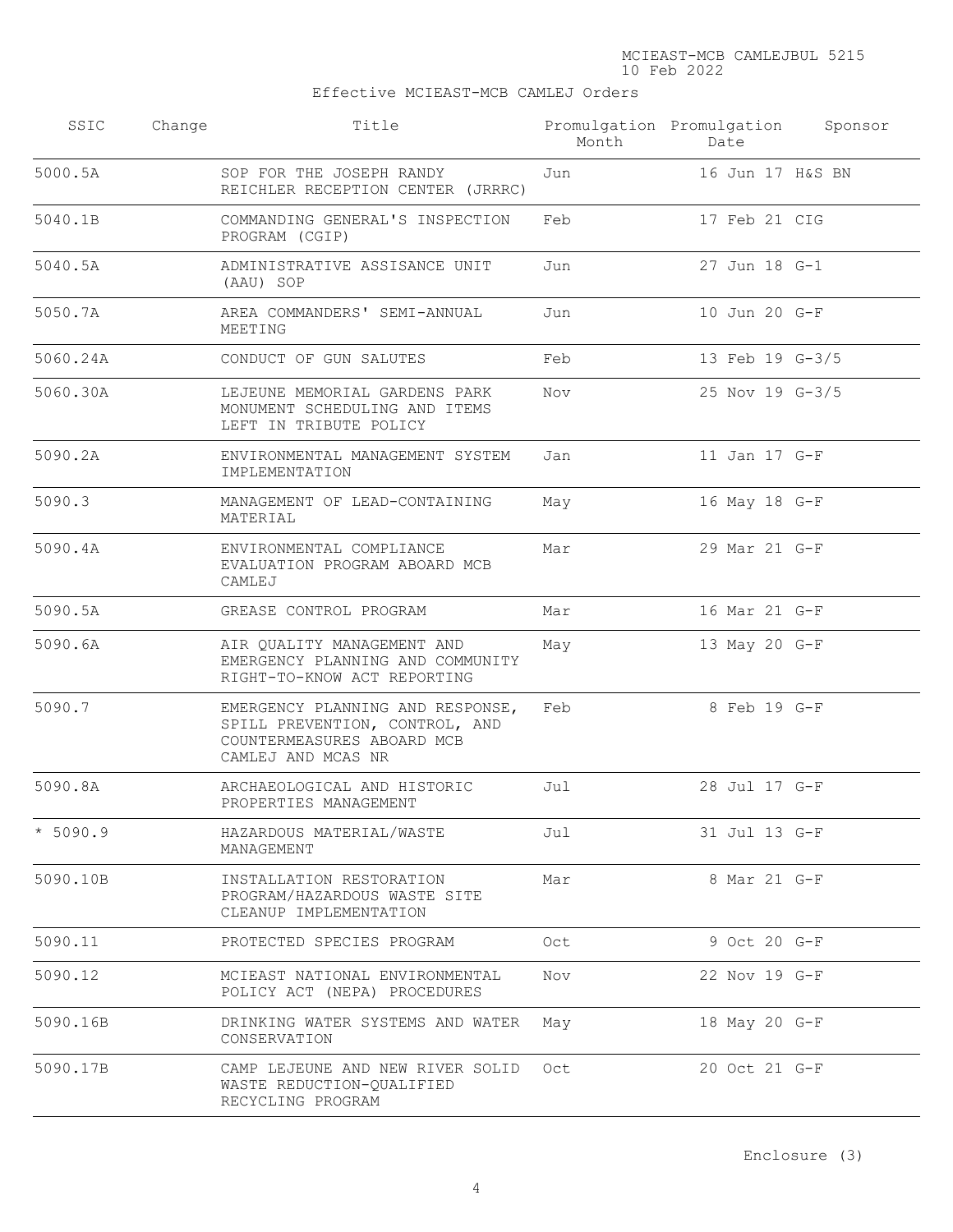Effective MCIEAST-MCB CAMLEJ Orders

| SSIC       | Change | Title                                                                                         | Month | Promulgation Promulgation<br>Date | Sponsor |
|------------|--------|-----------------------------------------------------------------------------------------------|-------|-----------------------------------|---------|
| 5090.18    |        | MANAGEMENT OF UNDERGROUND<br>STORAGE TANKS (UST'S) ABOARD MCB<br>CAMLEJ AND MCAS NR           | Jan   | 24 Jan 18 G-F                     |         |
| 5090.20    |        | WASTEWATER MANAGEMENT                                                                         | Nov   | 9 Nov 21 G-F                      |         |
| 5090.62A   |        | ASBESTOS MANAGEMENT PROGRAM<br>ABOARD MCB CAMLEJ AND MCAS NR                                  | Apr   | 19 Apr 19 G-F                     |         |
| 5090.91A   |        | USED OIL OR USED FUEL AND<br>POLLUTION ABATEMENT FACILITY<br>MANAGEMENT                       | May   | 27 May 21 G-F                     |         |
| 5090.111   |        | DRIVING ON ONSLOW BEACH ABOARD<br>MCB CAMLEJ                                                  | Dec   | 12 Dec 17 G-F                     |         |
| 5090.113A  |        | WILDLAND FIRE MANAGEMENT PROGRAM<br>ABOARD MCB CAMLEJ                                         | Aug   | 17 Aug 20 G-F                     |         |
| 5090.115B  |        | HUNTING, FISHING, TRAPPING, BOAT<br>LAUNCHING, AND FIREWOOD<br><b>REGULATIONS</b>             | Nov   | 3 Nov 21 G-F                      |         |
| 5100.2     |        | SAFETY PROGRAM                                                                                | Mar   | 10 Mar 20 G-4                     |         |
| 5100.3A    |        | LIMITED USE OF CATFISH LAKE ROAD                                                              | Jul   | 14 Jul 21 SAFE                    |         |
| $* 5100.8$ |        | OCCUPATIONAL SAFETY AND HEALTH<br>PROGRAM (OSHA)                                              | Nov   | 9 Nov 15 SAFE                     |         |
| 5104.1B    |        | CAMP LEJEUNE RADIATION SAFETY<br>PROGRAM                                                      | Oct   | 20 Oct 20 SAFE                    |         |
| 5112.1A    |        | SOP FOR MAIL HANDLING AND POSTAL<br>AFFAIRS                                                   | May   | 31 May 17 H&S BN                  |         |
| 5200.1     |        | MARINE CORPS MANAGERS' INTERNAL<br>CONTROL PROGRAM                                            | Aug   | 22 Aug 18 G-8                     |         |
| 5211.6B    |        | PRIVACY ACT (PA)                                                                              | Apr   | 16 Apr 19 G-1                     |         |
| 5211.7B    |        | CAMP LEJEUNE AND NEW RIVER<br>DISTRIBUTION OF MILITARY POLICE<br>DESK BLOTTERS                | Feb   | 10 Feb 20 H&S BN                  |         |
| 5214.1A    |        | INFORMATION REQUIREMENTS<br>(REPORTS) MANAGEMENT PROGRAM                                      | Dec   | 4 Dec 17 G-1                      |         |
| 5215.1B    |        | DIRECTIVES MANAGEMENT PROGRAM                                                                 | Nov   | 14 Nov 17 G-1                     |         |
| 5300.1A    |        | CAMP LEJEUNE AND NEW RIVER<br>PERSONAL CHECKS FOR<br>NONAPPROPRIATED FUND (NAF)<br>ACTIVITIES | Apr   | 11 Apr 16 MCCS                    |         |
| 5300.4C    |        | FLEET ASSISTANCE PROGRAM (II MEF<br>AND MCIEAST-MCB CAMLEJ JOINT<br>ORDER)                    | Nov   | 3 Nov 21 G-1                      |         |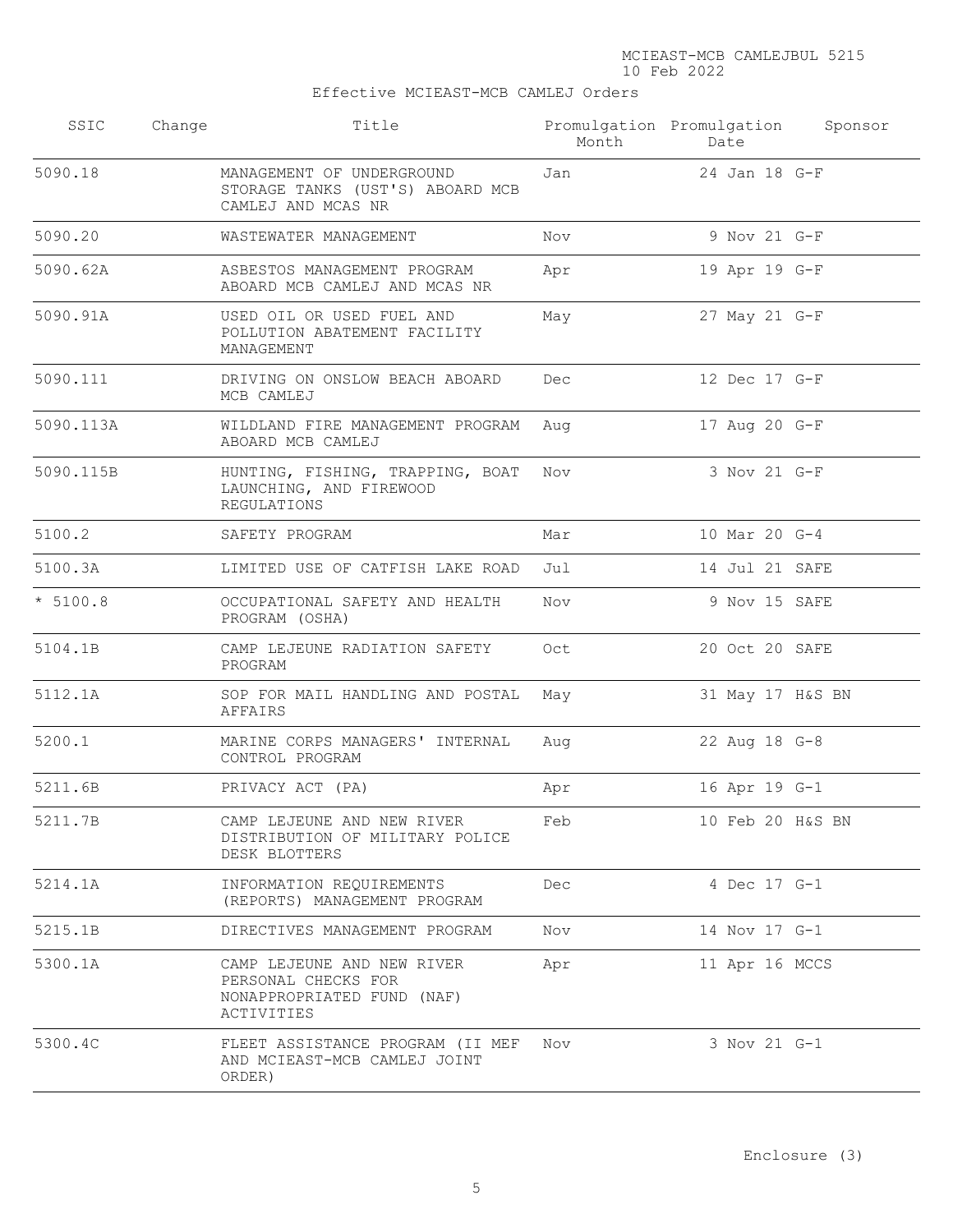Effective MCIEAST-MCB CAMLEJ Orders

| SSIC     | Change       | Title                                                                                                                                         | Month | Promulgation Promulgation<br>Date | Sponsor |
|----------|--------------|-----------------------------------------------------------------------------------------------------------------------------------------------|-------|-----------------------------------|---------|
| 5340.4   |              | ON THE JOB FUNDRAISING BY OR<br>AMONG CIVILIAN AND MILITARY<br>PERSONNEL                                                                      | Apr   | 20 Apr 16 SJA                     |         |
| 5354.1A  |              | PROHIBITED ACTIVITIES AND<br>CONDUCT PREVENTION AND RESPONSE<br>PROGRAM                                                                       | Feb   | 6 Feb 20 EOA                      |         |
| 5370.7   |              | GAMBLING, BETTING, AND LOTTERIES                                                                                                              | Jul   | 19 Jul 19 SJA                     |         |
| 5370.11A |              | CONFIDENTIAL FINANCIAL<br>DISCLOSURE REPORTS                                                                                                  | May   | 18 May 21 SJA                     |         |
| 5400.1A  |              | ORGANIZATIONS, FUNCTIONS, AND<br>STAFF REGULATIONS                                                                                            | Mar   | 12 Mar 18 G-1                     |         |
| 5430.1A  |              | PROFESSIONAL DEVELOPMENT AND<br>AUTHORITY TO ISSUE CREDENTIALS<br>TO COMMAND INSPECTOR GENERAL<br>PERSONNEL                                   | Aug   | 24 Aug 20 CIG                     |         |
| 5500.1A  |              | POSSESSION, REGISTRATION, USE,<br>AND SALE OF PRIVATELY OWNED<br>FIREARMS, WEAPONS, AMMUNITION,<br>EXPLOSIVES, FIREWORKS, AND<br>PYROTECHNICS | Aug   | 16 Aug 21 H&S BN                  |         |
| 5500.3A  |              | BOMB THREAT RESPONSE PLAN                                                                                                                     | Aug   | 28 Aug 19 H&S BN                  |         |
| 5500.5A  | $\mathbf{1}$ | JUVENILE DISCIPLINARY AND<br>REHABILITATION BOARD (JDRB)                                                                                      | Feb   | 7 Feb 18 LSSS                     |         |
| 5510.2A  |              | INFORMATION AND PERSONNEL<br>SECURITY PROGRAM                                                                                                 | Apr   | 12 Apr 19 SECMGR                  |         |
| 5510.3   |              | DISCLOSURE OF MILITARY<br>INFORMATION TO FOREIGN<br>GOVERNMENTS AND INTERESTS                                                                 | Dec   | 27 Dec 12 SECMAN                  |         |
| 5512.1   | $\mathbf{1}$ | CAMP LEJEUNE IDENTIFICATION CARD<br>CENTER                                                                                                    | Aug   | 20 Aug 18 H&S BN                  |         |
| 5530.1A  |              | MARINE CORPS ENTERPRISE MASS<br>NOTIFICATION SYSTEM (EMNS)                                                                                    | Oct   | 16 Oct 19 G-3/5                   |         |
| 5530.2C  |              | DEBARMENT PROCEDURES                                                                                                                          | Jul   | 24 Jul 20 LSSS                    |         |
| 5530.6A  |              | REGIONAL SECURITY AUGMENTATION<br>FORCE PROGRAM                                                                                               | Feb   | 2 Feb 21 G-3/5                    |         |
| 5530.15B |              | REGIONAL ACCESS CONTROL<br>REGULATIONS                                                                                                        | Feb   | 10 Feb 20                         |         |
| 5530.16A |              | CAMP LEJEUNE SECURITY<br>AUGMENTATION FORCE PROGRAM                                                                                           | Mar   | 1 Mar 21 G-3/5                    |         |
| 5530.25B |              | MCB CAMLEJ ACCESS CONTROL<br>REGULATIONS                                                                                                      | Jun   | 4 Jun 20 H&S BN                   |         |
| 5560.2B  |              | MOTOR VEHICLE (MV) AND TRAFFIC<br>REGULATIONS                                                                                                 | Feb   | 7 Feb 22 H&S BN                   |         |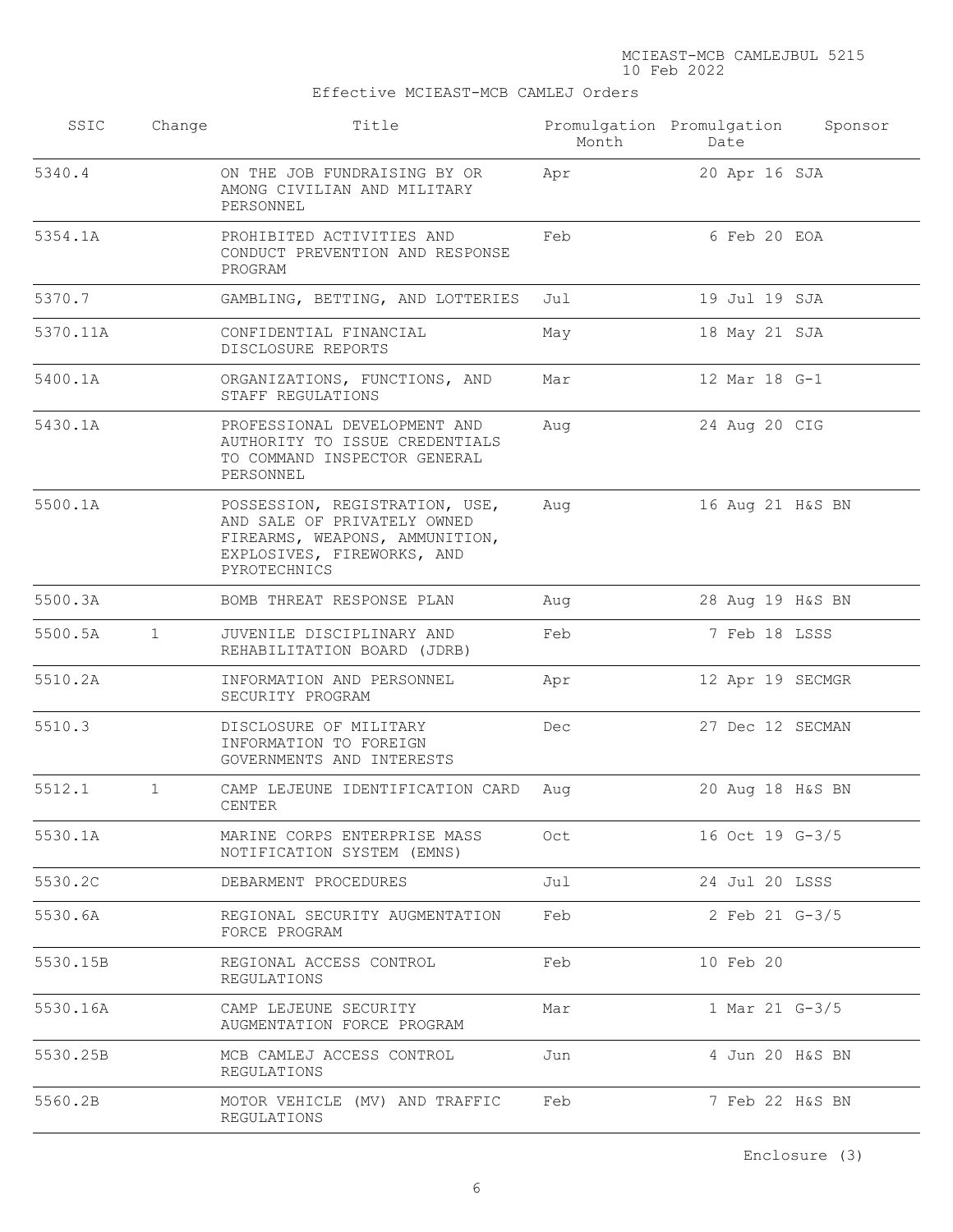# Effective MCIEAST-MCB CAMLEJ Orders

| SSIC       | Change       | Title                                                                                                                                                                         | Month | Promulgation Promulgation Sponsor<br>Date |                   |
|------------|--------------|-------------------------------------------------------------------------------------------------------------------------------------------------------------------------------|-------|-------------------------------------------|-------------------|
| 5560.3B    |              | NON-GOVERNMENT WRECKER<br>REGULATIONS AND RATES                                                                                                                               | Dec   | 21 Dec 21 H&S BN                          |                   |
| 5605.1B    |              | DISTRIBUTION CODES FOR<br>PUBLICATIONS AND CORRESPONDENCE                                                                                                                     | Nov   | 22 Nov 21 G-1                             |                   |
| 5605.2A    |              | CIRCULATION OF NONGOVERMENT<br>PRINTED MATERIALS ABOARD MCB<br>CAMLEJ                                                                                                         | Jun   |                                           | 4 Jun 19 COMSTRAT |
| 5726.1A    |              | MCB CAMLEJ AND MCAS NR FRIENDS<br>OF LEJUENE PROGRAM                                                                                                                          | Oct   | 10 Oct 18 MCCS                            |                   |
| 5730.1A    |              | PROCESSING AND CONTROL OF<br>CONGRESSIONAL/SPECIAL INTEREST<br>(CONGRINT/SPLINT) CORRESPONDENCE                                                                               | Mar   | 4 Mar 20 G-1                              |                   |
| 5750.1B    | $\mathbf{1}$ | HISTORICAL PROGRAM                                                                                                                                                            | May   | 8 May 17 G-3/5                            |                   |
| 5760.1C    |              | PRIVATE ORGANIZATIONS OPERATING<br>ABOARD MCIEAST INSTALLATIONS AND<br>INFORMAL FUNDS                                                                                         | Sep   | 13 Sep 21 MCCS                            |                   |
| 5760.5A    |              | VISITATION PROCEDURES FOR NON-<br>DOD YOUTH ORGANIZATIONS                                                                                                                     | Feb   | 6 Feb 20 MCCS                             |                   |
| 5800.2     |              | REMOVAL OF PUBLIC DISPLAYS OF<br>THE CONFEDERATE BATTLE FLAG                                                                                                                  | Jun   | 24 Jun 20 SJA                             |                   |
| 5800.3     |              | COURTROOM PROHIBITED ITEMS                                                                                                                                                    | Nov   | 5 Nov 20 SJA                              |                   |
| 5810.3A    |              | AUTHORITY TO DIRECT AND CONDUCT<br>CERTAIN TYPES OF SEARCH AND<br>SEIZURES ABOARD MARINE CORPS<br>BASE CAMP LEJEUNE                                                           | Jan   | 3 Jan 20 SJA                              |                   |
| 5822.4A    |              | MARINE CORPS BASE CAMP LEJEUNE<br>CRIME PREVENTION                                                                                                                            | Sep   | 10 Sep 19 H&S BN                          |                   |
| 5830.7A    |              | INVESTIGATION OF MISSING, LOST,<br>STOLEN, OR DAMAGED MCCS PROPERTY                                                                                                           | Apr   | 8 Apr 16 MCCS                             |                   |
| $* 6000.1$ |              | CIVILIAN HEALTH AND WELLNESS<br>PROGRAM                                                                                                                                       | Jan   | 28 Jan 13 G-1                             |                   |
| 6200.1A    |              | EXERTIONAL HEAT INJURY (EHI)<br>PREVENTION AND MANAGEMENT                                                                                                                     | Aug   | 5 Aug 21 SAFE                             |                   |
| 6200.2A    |              | CAMP LEJEUNE SOP FOR ANNUAL<br>OPERATIONS OF THE WET-BULB-GLOBE<br>TEMPERATURE INDEX/AUTOMATED HEAT<br>STRESS SYSTEM                                                          | Sep   | 16 Sep 20 G-3/5                           |                   |
| 7010.1B    |              | LEJEUNE AND NEW RIVER CIVIL<br>RECOVERY PROGRAM FOR COSTS<br>ASSOCIATED WITH SHOPLIFTING,<br>THEFT DETECTION, AND THEFT<br>PREVENTION IN MCCS LEJEUNE-NEW<br>RIVER ACTIVITIES | Apr   | 1 Apr 19 MCCS                             |                   |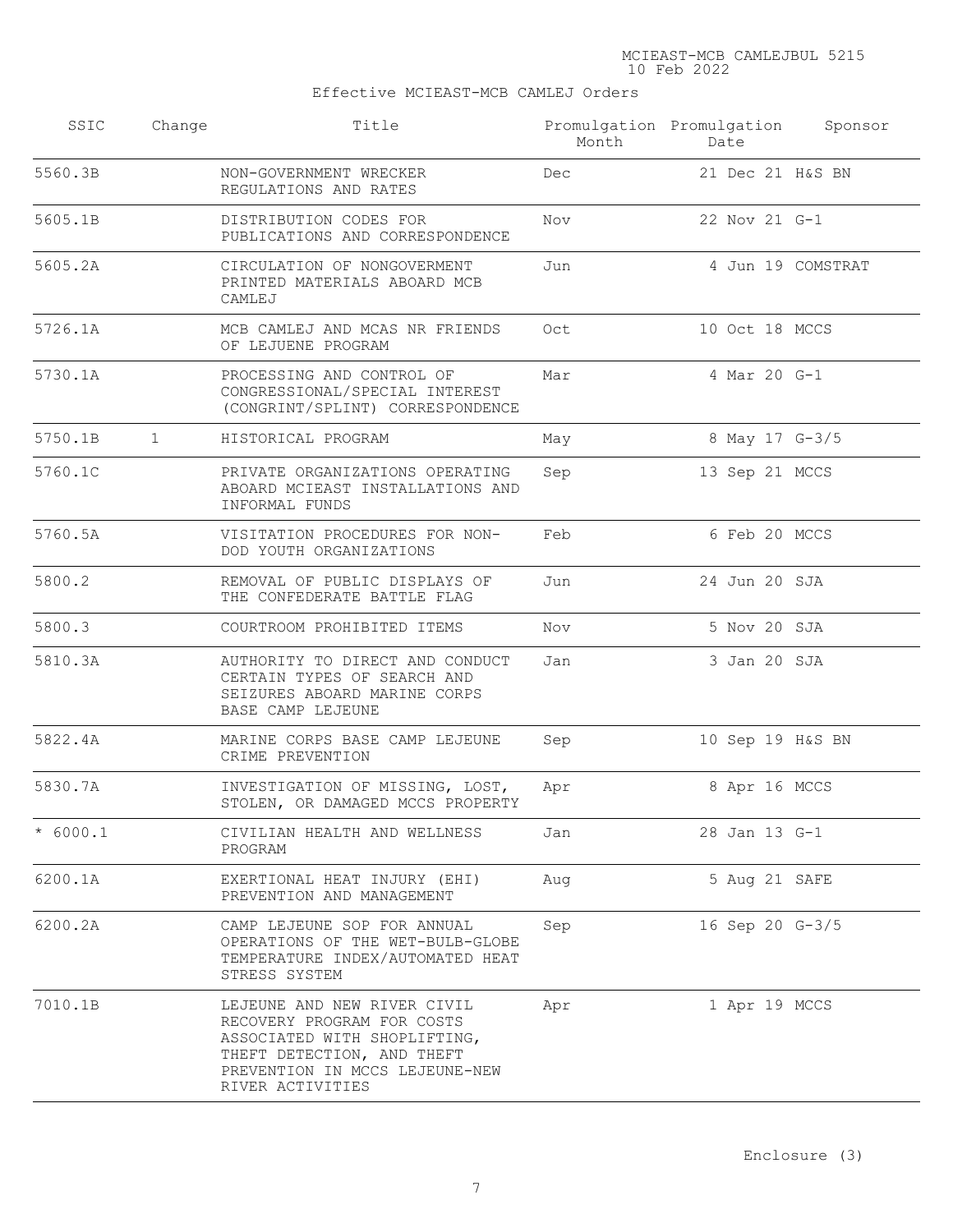Effective MCIEAST-MCB CAMLEJ Orders

| SSIC     | Change       | Title                                                                                                 | Month | Promulgation Promulgation<br>Date | Sponsor |
|----------|--------------|-------------------------------------------------------------------------------------------------------|-------|-----------------------------------|---------|
| 7010.2C  |              | LEJEUNE AND NEW RIVER REQUEST TO<br>RETAIN UNEXECUTED UNIT AND<br>FAMILY READINESS FUNDS (U&FRF)      | Nov   | 22 Nov 19 MCCS                    |         |
| 7010.18  |              | STANDARD OPERATING PROCEDURES<br>FOR RELIGIOUS OFFERING FUND<br>(SHORT TITLE: SOP FOR ROF)            | Aug   | 12 Aug 19 CHAP                    |         |
| 7420.2B  |              | TIME AND ATTENDANCE                                                                                   | Feb   | 2 Feb 22 G-8                      |         |
| 8020.1A  |              | AMMUNITION AND EXPLOSIVES (A&E)<br>SAFETY MANAGEMENT PROGRAM                                          | Apr   | 24 Apr 20 G-4                     |         |
| 8020.2A  | $\mathbf{1}$ | HAZARDOUS OF ELECTROMAGNETIC<br>RADIATION TO ORDANCE (HERO)<br>EMISSION CONTROL (EMCOM) BILL          | Jul   | 20 Jul 17 G-4                     |         |
| 10110.1A | $\mathbf{1}$ | ADMINISTRATION OF BASIC<br>ALLOWANCE FOR SUBSISTENCE FOR<br>ALL UNITS ABOARD CAMP LEJEUNE             | Aug   | 16 Aug 19 H&S BN                  |         |
| 10570.2B |              | DOMESTIC ANIMAL CONTROL                                                                               | Aug   | 2 Aug 21 H&S BN                   |         |
| 11011.1A |              | CONTROL OF INGRANTS AND<br>OUTGRANTS OF REAL PROPERTY                                                 | May   | 7 May 21 G-F                      |         |
| 11012.3A |              | CAMP LEJEUNE BACHELOR HOUSING<br>MANUAL                                                               | Aug   | 17 Aug 20 G-F                     |         |
| 11013.4  |              | CAMP LEJEUNE AND NEW RIVER<br>CONSTRUCTION PROGRAM                                                    | Feb   | 1 Feb 18 G-F                      |         |
| 11014.1  |              | FACILITIES MAINTENANCE PROGRAM                                                                        | Feb   | 2 Feb 21 G-F                      |         |
| 11014.4  |              | SIGN POLICY FOR MARINE CORPS<br>BASE CAMP LEJEUNE                                                     | Nov   | 14 Nov 17 G-F                     |         |
| 11100.5B |              | CAMP LEJEUNE DESIGNATION,<br>RESPONSIBILITIES, AND<br>AUTHORITIES OF AREA GARRISON<br>AREA COMMANDERS | Apr   | 7 Apr 20 G-3/5                    |         |
| 11100.10 |              | MCB CAMLEJ AND MCAS NR<br>FACILITIES ASSIGNMENT AND<br>UTILIZATION                                    | Apr   | 5 Apr 19 G-F                      |         |
| 11101.31 |              | FAMILY HOUSING ADMINISTRATION                                                                         | Apr   | 27 Apr 18 G-F                     |         |
| 11103.1A |              | MILITARY HOUSING RESIDENCY<br>RESTRICTIONS FOR REGISTERED SEX<br>OFFENDERS                            | Apr   | 15 Apr 20 SJA                     |         |
| 11240.1B |              | SOP FOR THE USE OF NON-TACTICAL<br>VEHICLES                                                           | Aug   | 31 Aug 20 G-4                     |         |
| 11300.1A |              | INSTALLATION ENERGY SECURITY<br>PROGRAM                                                               | Aug   | 16 Aug 21 G-F                     |         |
| 11320.1  |              | FIRE AND EMERGENCY SERVICES<br>PROGRAM AND FIRE PREVENTION AND<br>LIFE SAFETY CODE                    | Aug   | 22 Aug 16 G-3/5                   |         |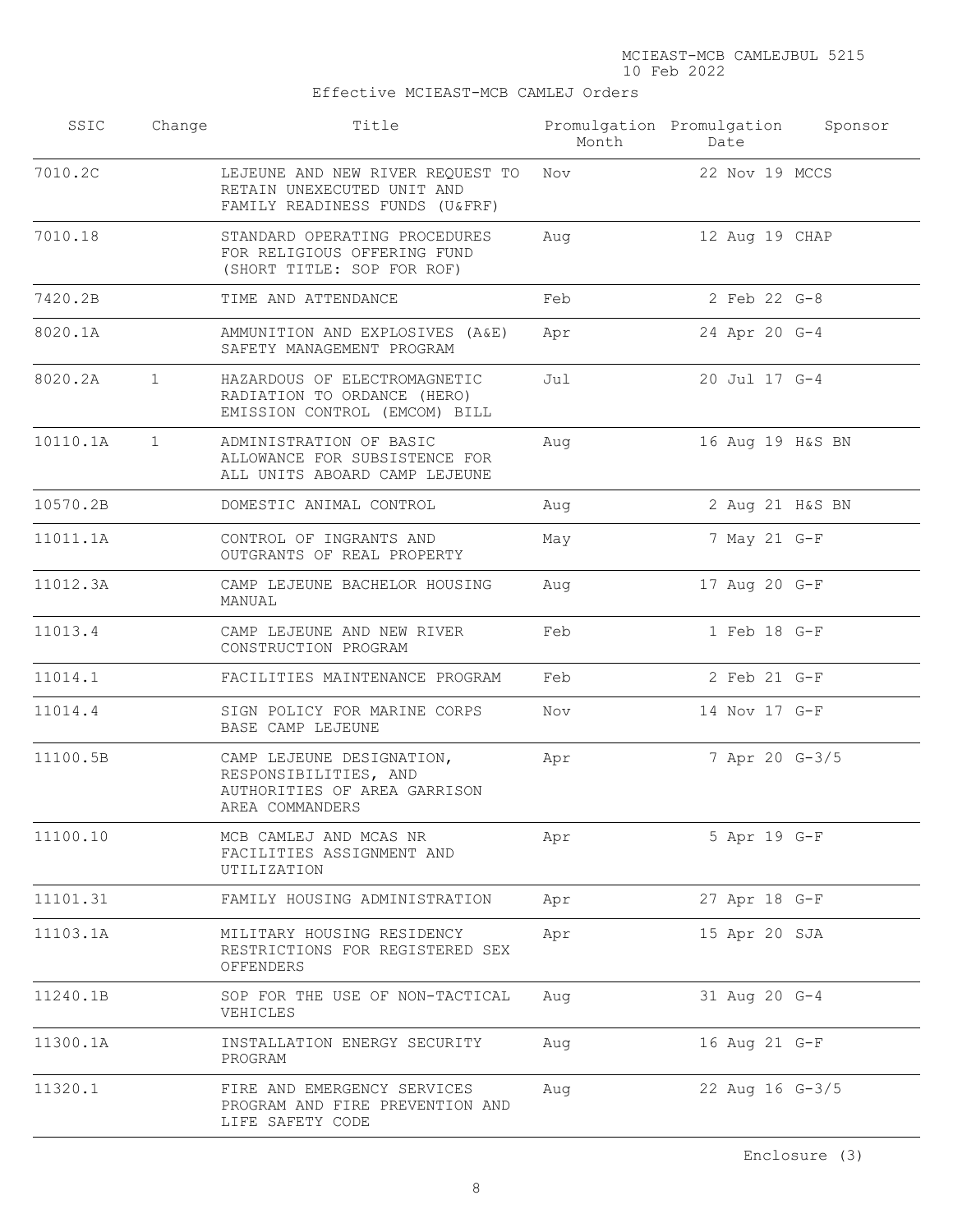Effective MCIEAST-MCB CAMLEJ Orders

| SSIC     | Change | Title                                                                                                                                                                                              | Month | Promulgation Promulgation<br>Date | Sponsor |
|----------|--------|----------------------------------------------------------------------------------------------------------------------------------------------------------------------------------------------------|-------|-----------------------------------|---------|
| 11320.2  |        | REGIONAL PUBLIC ACCESS AUTOMATED<br>EXTERNAL DEFIBRILLATION PROGRAM                                                                                                                                | Mar   | 19 Mar 18 H&S BN                  |         |
| 11350.1A |        | REFUSE DISPOSAL PROCEDURES                                                                                                                                                                         | Jan   | 6 Jan 21 G-F                      |         |
| 11380.4A |        | INSTALLATION OF WINDOW AIR<br>CONDITIONING AND SPOT COOLERS                                                                                                                                        | Feb   | 10 Feb 20 G-F                     |         |
| 12250.1A |        | STRATEGIC WORKFORCE PLANNING<br>PROCEDURES                                                                                                                                                         | Apr   | 29 Apr 21 G-1                     |         |
| 12330.1A |        | RECRUITMENT AND SELECTION<br>PROCESS FOR GENERAL SCHEDULE<br>(GS) 14 AND GS-15 POSITIONS                                                                                                           | Mar   | 12 Mar 21 G-1                     |         |
| 12335.1A |        | MERIT STAFFING PROGRAM                                                                                                                                                                             | Dec   | 17 Dec 19 CHRO-E                  |         |
| 12432.3B |        | SEPARATION PROCEDURES FOR<br>NONAPPROPRIATED FUND EMPLOYEES                                                                                                                                        | Oct   | 27 Oct 21 MCCS                    |         |
| 12510.1  |        | POSITION MANAGEMENT REVIEW BOARD<br>(PMRB)                                                                                                                                                         | Mar   | 5 Mar 21 G-1                      |         |
| 12535.1  |        | SALARY AND WAGE STEP RATES FOR<br>GENERAL SCHEDULE (GS) AND<br>FEDERAL WAGE SYSTEM (FWS)<br>EMPLOYEES                                                                                              | Jun   | 5 Jun 18 G-1                      |         |
| 12550.5B |        | HAZARDOUS DUTY PAY (HDP) FOR<br>GENERAL SCHEDULE (GS) EMPLOYEES<br>AND ENVIRONMENTAL DIFFERENTIAL<br>PAY (EDP) FOR FEDERAL WAGE<br>SYSTEM (FWS) EMPLOYEES                                          | Oct   | 30 Oct 20 G-1                     |         |
| 12610.1  |        | HOURS OF WORK                                                                                                                                                                                      | Dec   | 17 Dec 19 CHRO-E                  |         |
| 12610.4B |        | INCLEMENT WEATHER AND STATE OF<br>EMERGENCY DISMISSAL AND CLOSURE<br>PROCEDURES                                                                                                                    | Sep   | 10 Sep 19 G-1                     |         |
| 12630.1A |        | ABSENCE AND LEAVE FOR CIVILIAN<br>EMPLOYEES                                                                                                                                                        | Jan   | 6 Jan 21 G-1                      |         |
| 12630.3A |        | ABSENCE AND LEAVE FOR<br>NONAPPROPRIATED FUND (NAF)<br>EMPLOYEES                                                                                                                                   | Jun   | 22 Jun 16 MCCS                    |         |
| 12630.5  |        | CREDIT FOR PRIOR CIVILIAN WORK<br>EXPERIENCE AND ACTIVE DUTY<br>UNIFORMED SERVICE FOR MILITARY<br>RETIREES NOT OTHERWISE<br>CREDITABLE IN DETERMINING<br>ENHANCED RATES OF ANNUAL LEAVE<br>ACCURAL | Apr   | 12 Apr 18 G-1                     |         |
| 12700.1A |        | REASONABLE ACCOMENDATION (RA)<br>PROCEDURES                                                                                                                                                        | Apr   | 15 Apr 19 EEO                     |         |
| 12700.2  |        | ANTI-HARRASSMENT POLICY<br>IMPLEMENTATION AND PROCEDURES                                                                                                                                           | Jun   | 5 Jun 19 EEO                      |         |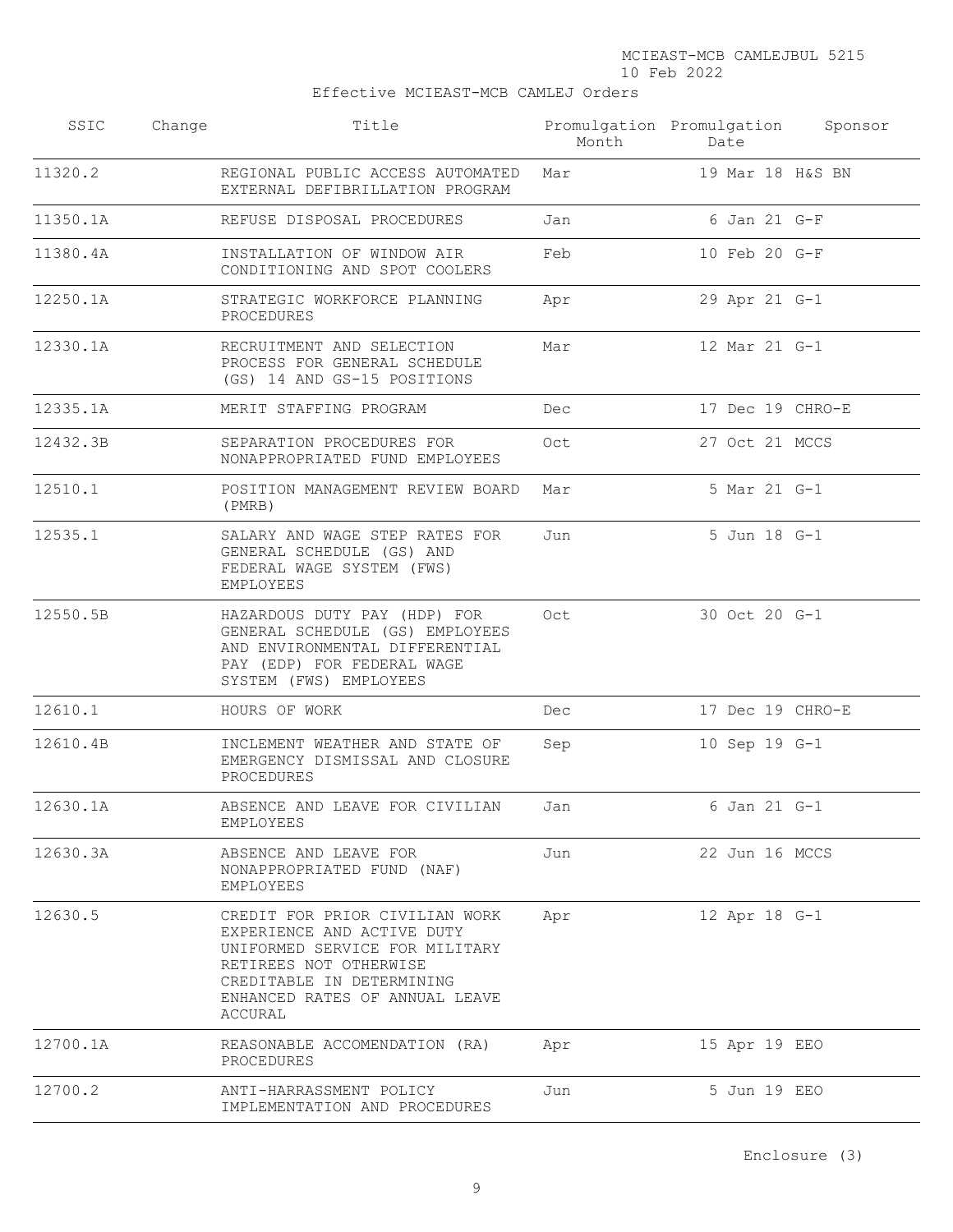#### Effective MCIEAST-MCB CAMLEJ Orders

| SSIC     | Change | Title                                                                                                        | Month | Promulgation Promulgation<br>Date | Sponsor |
|----------|--------|--------------------------------------------------------------------------------------------------------------|-------|-----------------------------------|---------|
| 12700.5  |        | PROCEDURES FOR PROCESSING<br>REQUESTS FOR PERSONAL ASSISTANCE<br>SERVICES (PAS)                              | May   | 29 May 19 EEO                     |         |
| 12715.1  | 1      | CHECK-OUT CLEARANCE PROCEDURES<br>FOR CIVIL SERVICE EMPLOYEES<br>SEPARATING FROM CIVIL SERVICE<br>EMPLOYMENT | Feb   | 2 Feb 18 G-1                      |         |
| 12771.1  |        | CIVILIAN MARINE ADMINISTRATIVE<br>GRIEVANCE SYSTEM                                                           | Apr   | 24 Apr 17 G-1                     |         |
| 12771.2A |        | NAF ADMINISTRATIVE GRIEVANCE<br>PROCEDURES                                                                   | May   | 12 May 16 MCCS                    |         |

\* Requires revision. Exceeds 6 year threshold.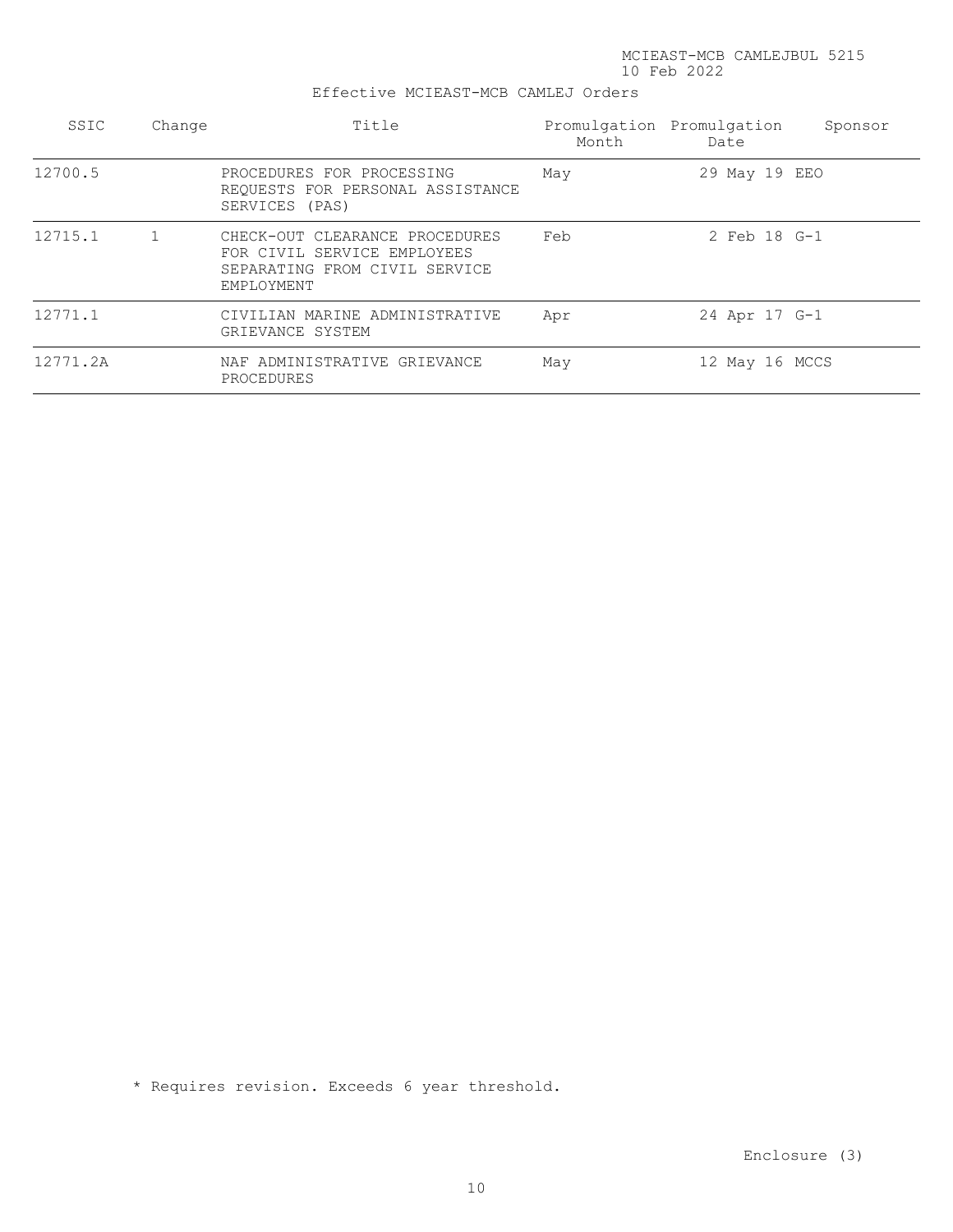Effective MCIEAST-MCB CAMLEJ CG Policy Letters

| Policy<br>Letter | Title                                                                                                                     | Month | Promulgation Promulgation<br>Date | Sponsor |
|------------------|---------------------------------------------------------------------------------------------------------------------------|-------|-----------------------------------|---------|
| $003 - 16$       | APPROPRIATE USE OF PPE WHILE RIDING<br>HORSES                                                                             | Mar   | 10 Mar 16 SAFE                    |         |
| $008 - 16$       | POLICY ON CHANGE OF COMMAND CEREMONIES                                                                                    | Apr   | 18 Apr 16 CG                      |         |
| $016 - 16$       | PERSONAL PORTABLE ELECTRONIC DEVICE<br>(PPED) POLICY                                                                      | Jan   | 4 Jan 17 SAFE                     |         |
| $001 - 17$       | INNOVATION INCENTIVES PROGRAM                                                                                             | Mar   | 7 Mar 17 G-1                      |         |
| $003 - 17$       | POLICY ON QUALITY STEP INCREASES                                                                                          | May   | 4 May 17 G-1                      |         |
| $008 - 17$       | ARMING AND TRAINING OF THE CDO/OOD/CDNCO                                                                                  | Aug   | 23 Aug 17 G-1                     |         |
| $006 - 18$       | POLICY FOR SALE OF MEALS IN ENLISTED<br>APPROPRIATED FUND MESS HALLS                                                      | Jul   | 24 Jul 18 G-4                     |         |
| $007 - 19$       | MCB CAMLEJ JOB HAZARD ANALYSIS                                                                                            | May   | 14 May 19 SAFE                    |         |
| $009 - 19$       | USE OF THE INTERACTIVE CUSTOMER<br>EVALUATION SYSTEM                                                                      | May   | 24 May 19 G-4                     |         |
| $012 - 19$       | MCIEAST-MCB CAMLEJ INFORMATION<br>TECHNOLOGY PROCUREMENT REQUEST<br>(ITPR) / REVIEW AND APPROVAL POLICY                   | Aug   | 12 Aug 19 G-6                     |         |
| $014 - 19$       | DRUG FREE WORKPLACE PROGRAM (DFWP) FOR<br>APPROPRIATED FUND EMPLOYEES                                                     | Sep   | 11 Sep 19 G-1                     |         |
| $016 - 19$       | POLICY ON THE POSSESSION OF HEMP<br>PRODUCTS ON MCIEAST INSTALLATIONS AND<br>FACILITIES                                   | Oct   | 30 Oct 19 SJA                     |         |
| $017 - 19$       | DON CIVILIAN EMPLOYEE ASSISTANCE<br>PROGRAM (DONCEAP) FOR APPROPRIATED FUND<br>CIVILIAN EMPLOYEES                         | Oct   | 28 Oct 19 G-1                     |         |
| $019 - 19$       | REGIONAL RECIPROCAL BACKGROUND CHECKS<br>FOR CONTRACTORS                                                                  | Oct   | 28 Oct 19 G-3/5                   |         |
| $020 - 19$       | CIVILIAN INCENTIVE AND HONORARY AWARDS<br>PROGRAM                                                                         | Dec   | 20 Dec 19 CHRO-E                  |         |
| $021 - 19$       | CONTINUOUS PERFORMANCE IMPROVEMENT<br>(CPI) PROGAM                                                                        | Dec   | 20 Dec 19 G-8                     |         |
| $001 - 20$       | TEMPORARY VARIANCE TO IDENTIFICATION<br>CARD SCREENING PROCEDURES AT ACCESS<br>CONTROL POINTS                             | Mar   | 26 Mar 20 G-3/5                   |         |
| $003 - 20$       | MCIEAST REGIONAL COMMAND POLICY OF<br>TROPHIES, MEDALLIONS, AND OTHER SIMILAR<br>DEVICES IN RECOGNITION OF ACCOMPLISHMENT | Jun   | 10 Jun 20 G-1                     |         |
| $004 - 20$       | COMMANDER'S CRITICAL INFORMATION<br>REQUIREMENTS REPORTING AND NOTIFICATION<br>PROCEDURES                                 | Jun   | 11 Jun 20 G-3/5                   |         |
| $006 - 20$       | PROCEDURES FOR INBOUND PERSONNEL UNDER<br>COVID-19 CONDITIONS                                                             | Jul   | 9 Jul 20 G-3/5                    |         |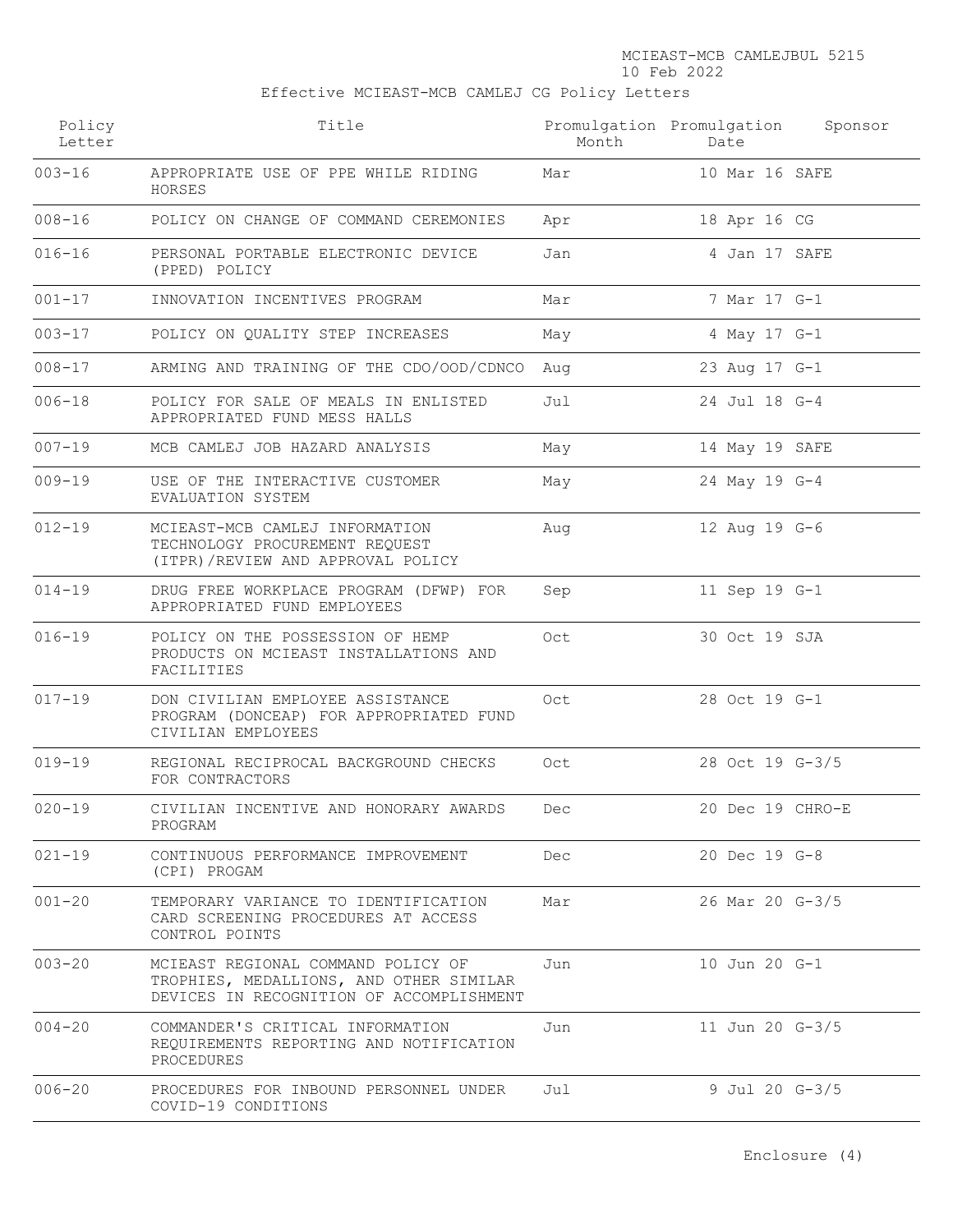MCIEAST-MCB CAMLEJBUL 5215

10 Feb 2022

Effective MCIEAST-MCB CAMLEJ CG Policy Letters

| Policy<br>Letter | Title<br>Month                                                                                   |     | Promulgation Promulgation Sponsor<br>Date |  |
|------------------|--------------------------------------------------------------------------------------------------|-----|-------------------------------------------|--|
| $007 - 20$       | GUEST POLICY IN FITNESS CENTERS ABOARD<br>MCB CAMP LEJEUNE AND MCAS NEW RIVER                    | Jul | 29 Jul 20 MCCS                            |  |
| $001 - 21$       | REGIONAL PHOTOGRAPHY/VIDEO POLICY                                                                | Feb | 23 Feb 21 G-3/5                           |  |
| $002 - 21$       | REMOVABLE STORAGE DEVICES                                                                        | Feb | 19 Feb 21 G-6                             |  |
| $003 - 21$       | PROCEDURES FOR PLACEMENT AND REMOVAL OF<br>EMPLOYEES RECEIVING WORKERS'<br>COMPENSATION BENEFITS | Mar | 10 Mar 21 G-1                             |  |
| $004 - 21$       | UNSCHEDULED OVERTIME AND COMPENSATORY<br>TIME OFF                                                | Mar | 10 Mar 21 G-1                             |  |
| $007 - 21$       | INTEGRATION OF REAL ID INTO MCIEAST<br>INSTALLATIONS ACCESS PROCEDURES                           | Jun | 2 Jun 21 G-3/5                            |  |
| $008 - 21$       | UPDATED MASK GUIDELINES FOR VACCINATED<br>PERSONNEL ABOARD MCIEAST INSTALLATIONS                 | Aug | 4 Aug 21 CG                               |  |
| $012 - 21$       | SAFETY INSPECTIONS                                                                               | Nov | 23 Nov 21 G-4                             |  |
| $013 - 21$       | MOBILE WIRELESS DEVICE USAGE POLICY                                                              | Dec | 7 Dec 21 G-6                              |  |
| $010 - 21$       | SALUTING POLICY FOR CIVILIAN AND<br>MILITARY POLICE SENTRIES                                     | Nov | 3 Nov 21 G-3/5                            |  |
| $018 - 19$       | POLICY ON UNAUTHORIZED PERSONAL<br>TRAINING ABOARD MCB CAMLEJ                                    | Oct | 11 Oct 19 MCCS                            |  |
| $005 - 21$       | DESTRUCTION OF PAPER PRODUCTS (CUI-SEE<br>$G-3/5$ FOR LETTER)                                    | Apr | 12 Apr 21 G-3/5                           |  |
| $011 - 21$       | SUPPORT AGREEMENT APPROVAL AND<br>SIGNATURE AUTHORITY                                            | Nov | 3 Nov 21 G-7                              |  |
| $009 - 21$       | POLICY FOR CONFERENCE HOSTING AND<br>ATTENDANCE                                                  | Oct | 8 Oct 21 G-8                              |  |